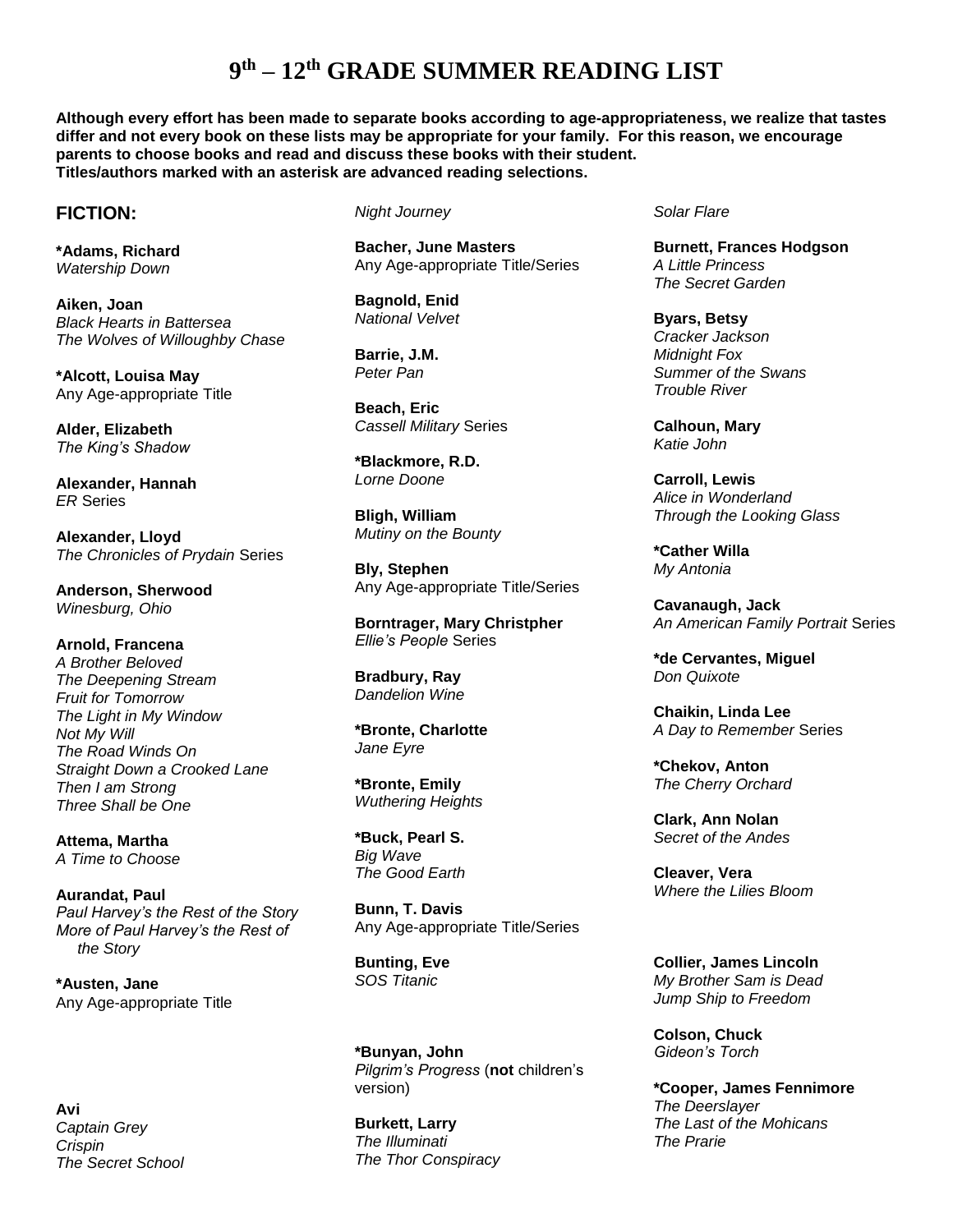**Although every effort has been made to separate books according to age-appropriateness, we realize that tastes differ and not every book on these lists may be appropriate for your family. For this reason, we encourage parents to choose books and read and discuss these books with their student. Titles/authors marked with an asterisk are advanced reading selections.** 

**Costain, Thomas B.** *The Silver Chalice*

**Courtney, Dayle** *Jaws of Terror*

**\*Crane, Stephen** *Maggie, a Girl of the Streets Red Badge of Courage*

**\*Craven, Margaret** *I Heard the Owl Call My Name Again Calls the Owl*

**\*Dana, Richard Henry** *Two Years Before the Mast*

**\*Dante** *Inferno Paradisio Purgatorio*

**De Angeli** *Door in the Wall*

**\*Defoe, Daniel** *Robinson Crusoe*

**Dekker, Ted** Any Age-Appropriate Title

**Dickens, Charles** *David Copperfield Great Expectations Hard Times Oliver Twist A Tale of Two Cities*

**Dodge, Mary Mapes** *Hans Brinker, or The Silver Skates*

**\*Dostoyevsky, Fyodor** *The Brothers Karamazov Crime and Punishment*

**Douglas, Lloyd C.** *The Big Fisherman The Robe*

**Dubois, William Pene** *The 21 Balloons*

**\*Dumas, Alexander** *The Count of Monte Cristo* *The Man in the Iron Mask The Three Musketeers*

**\*Du Maurier, Daphne** *Rebecca*

**Edwards, Julie Andrews** *Mandy*

**\*Eliot, George** *Silas Mariner*

**Evans, Mike** *The Jerusalem Scroll*

**\*Faulkner, William** *As I Lay Dying Go Down, Moses*

**Field, Rachel** *Hitty, Her First Hundred Years*

**Fielding, Henry** *Joseph Andrews*

**\*Fitzgerald, F. Scott** *The Great Gatsby*

**Fleischman, Paul** *Bull Run Path of the Pale Horse*

**Forbes, Kathryn** *Mama's Bank Account* **Forbes, Esther**  *Johnny Tremain*

**Fox, Paula** *Slave Dancer*

**Fox, John** *The Little Shepherd of Kingdom Come The Trail of the Lonesome Pine*

**Fritz, Jean** *Brady Early Thunder*

**Funderburk, Robert** Any Age-appropriate Title/Series

**Gaines, Ernest** *The Autobiography of Miss Jane*   *Pittman*

**Gates, Doris** *Blue Willow*

**Gilge, Jeanette** Any Age-appropriate Title/Series

**Gipson, Fred** *Old Yeller*

**\*Golding, William** *Lord of the Flies*

**Gray, Elizabeth Janet** *Adam of the Road*

**Gunn, Robin Jones** *Christy Miller* Series *Sierra Jensen* Series

**\*Guterson, David** *Snow Falling on Cedars*

**\*Hansberry, Lorraine** *A Raisin in the Sun*

**\*Hardy, Thomas** *Return of the Native*

**Hawes, Alberta** *Vinegar Boy*

**\*Hawthorne, Nathaniel** *The House of the Seven Gables The Scarlet Letter*

**Heitzmann, Kristen** *Diamond of the Rockies* Series *Rocky Mountain Legacy* Series

**\*Hemingway, Ernest** *The Old Man and the Sea*

**Henderson, Dee** Any Age-appropriate Title/Series

**Henty, G.A.**  Any Age-appropriate Title

**Herriot, James** *All Things Bright and Beautiful All Things Great and Small All Things Wise and Wonderful*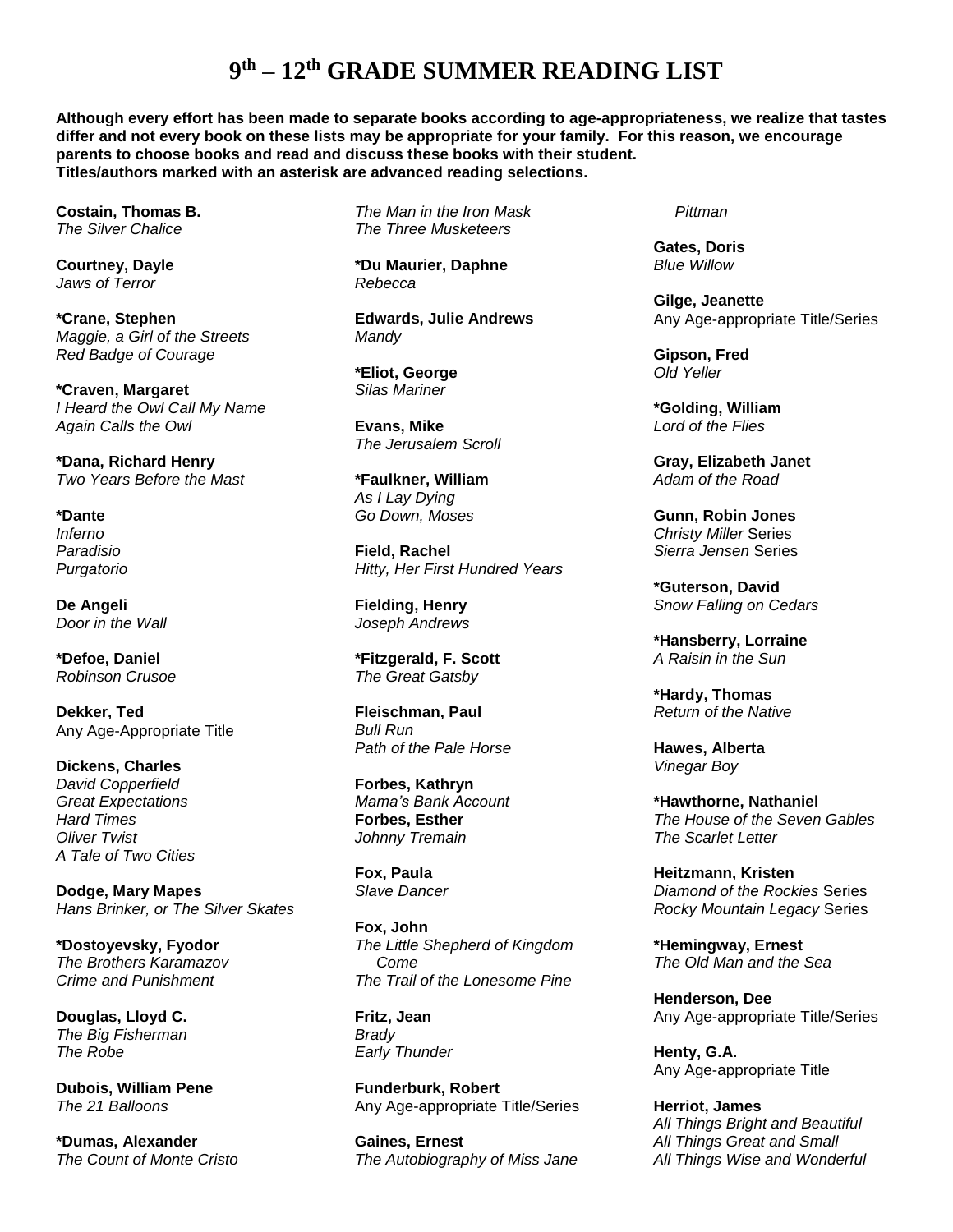**Although every effort has been made to separate books according to age-appropriateness, we realize that tastes differ and not every book on these lists may be appropriate for your family. For this reason, we encourage parents to choose books and read and discuss these books with their student. Titles/authors marked with an asterisk are advanced reading selections.** 

*The Lord God Made them All*

**Hess, Donna** *Dust of the Earth In Search of Honor*

**Hesse, Karen** *Out of the Dust*

**Hoff, B.J.** Any Age-appropriate Title/Series

**Holm, Anne** *I am David North to Freedom*

**\*Homer** *The Illiad The Odyssey*

**Hope, Anthony** *Prisoner of Zenda*

**\*Hugo, Victor** *The Hunchback of Notre Dame Les Miserables* **Hunt, Angela Elwell** Any Age-appropriate Title

**\*Irving, Washington** *The Legend of Sleepy Hollow Rip Van Winkle*

**Irwin, Bill** *Blind Courage*

**Ishiguro, Kazuo** *Pale View of Hills*

**Jacques, Brian** *The Redwall* Series *The Flying Dutchman* Series

**Jenkins, Jerry B.** *Left Behind* Series (Adult Version)

**Karon, Jan** *The Mitford Years* Series

**Keillor, Garrison** *Lake Wobegone Days*

**Kerr, Judith** *When Hitler Stole the Pink Rabbit* **Kingsbury, Karen** Any Age Appropriate Title/Series

**Kipling, Rudyard** *Captains Courageous The Jungle Book Just So Stories*

**\*Knowles, John** *A Separate Peace*

**Larson, Elyse** *Women of Valor* Series

**Lawhead, Stephen** *The Dragon King Saga* Series

**\*Lee, Harper** *To Kill a Mockingbird*

**Lee, Robert C.** *It's a Mile from Here to Glory*

**\*Leroux, Gaston** *The Phantom of the Opera*

**Lewis, Beverly** Any Age-appropriate Title/Series

**\*Lewis, C.S.** *The Chronicles of Narnia The Screwtape Letters 'Till We Have Faces* The Space Trilogy: *Out of the Silent Planet Perelandra That Hideous Strength* Any Age-appropriate Title

**Locke, Thomas** *The Spectrum Chronicles* Series *The Omega Network The Delta Factor*

**\*London, Jack** *Call of the Wild The Sea Wolf White Fang*

**Longfellow, Henry Wadsworth** *Evangeline*

**Lowry, Lois** *The Giver*

**McDonald, George** *The Fisherman's Lady The Marquis Secret*

**\*Marshall, Catherine** *Christy*

**\*Melville, Herman** *Billy Budd Moby Dick*

**\*Miller, Arthur** *The Crucible*

**\*Milton, John** *Paradise Lost*

**Montgomery, L.M. (Lucy Maude)** *Anne of Green Gables* Series *Emily of New Moon*  Any Age-appropriate Title/Series **Morris, Alan B.** *By Honor Bound Guardians of the North* Series

**Morris, Gilbert** Any Age-appropriate Title/Series

**Myers, Bill** *Forbidden Doors* Series *Journey's to Fayrah* Series

**Naylor, Phyllis Reynolds** *Shiloh*

**O'Hara, Mary** *My Friend Flicka Thunderhead*

**Oke, Janet** Any Age-appropriate Title/Series

**Orczy, Baroness** *The Scarlet Pimpernel* Series

**\*Orwell, George** *1984 Animal Farm*

**Palmer, Catherine**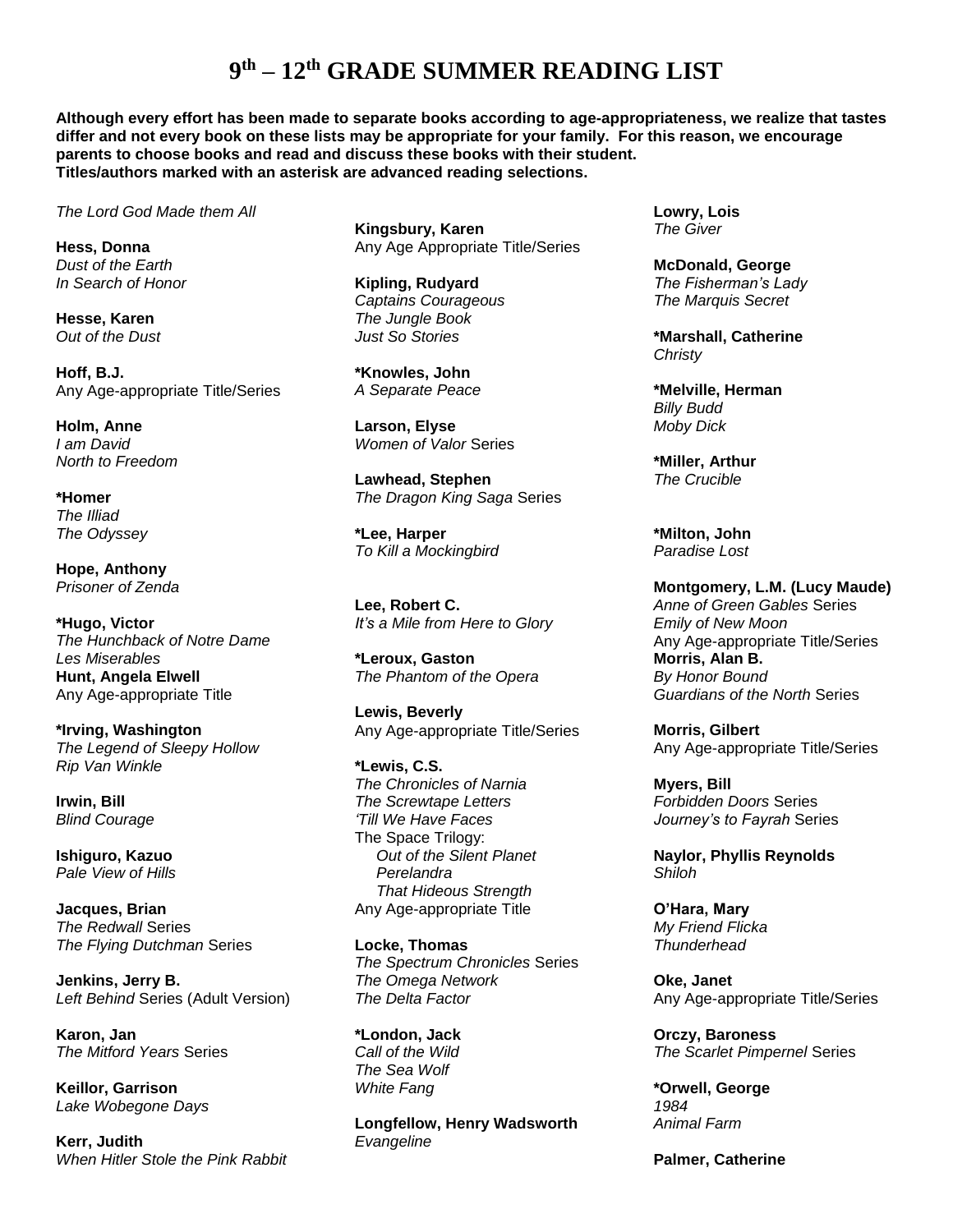**Although every effort has been made to separate books according to age-appropriateness, we realize that tastes differ and not every book on these lists may be appropriate for your family. For this reason, we encourage parents to choose books and read and discuss these books with their student. Titles/authors marked with an asterisk are advanced reading selections.** 

*The Happy Room*

**\*Paton, Alan** *Cry, the Beloved Country*

**Paulsen, Gary** *Brian's Hunt Brian's Return Brian's Winter Hatchet The River*

**Peart, Jane** *Brides of Montclair* Series

**Pella, Judith** *Ribbons West* Series

#### **Peretti, Frank**

*Hangman's Curse Nightmare Academy Piercing the Darkness The Oath The Prophet This Present Darkness Tilly* Any Age-appropriate Title/Series

**Phillips, Michael R**. *Caldonia* Series

*The Journals of Corrie B. Hollister*  Series *The Russians* Series *Secret of the Rose* Series *Stonewyck* Trilogy Any Age-appropriate Title/Series

**Plath, Sylvia** *The Bell Jar*

**\*Potok, Chiam** *The Chosen*

**Rawlings, Marjorie Kinnan** *The Yearling*

**Rawls, Wilson** *Summer of the Monkeys Where the Red Fern Grows*

**Richter, Conrad** *Light in the Forest*

**Rivers, Francine**

*Lineage of Grace* Series *Mark of the Lion* Series *Sons of Encouragement* Series Any Age-appropriate Title/Series

**Roddy, Lee** Any Age-appropriate Title/Series

**\*Rostand, Edmond** *Cyrano De Bergerac*

**\*Scott, Sir Walter** *Ivanhoe*

**Shaara, Michael** *Killer Angels* Any Age-appropriate Title

**Shakespeare, William** Any Age-appropriate Play (Except *Romeo and Juliet* and *Julius Caesar*)

**Sheldon, Charles** *In His Steps*

**\*Shelley, Mary** *Frankenstein*

**Siegel, Robert** *Whalesong*

**\*Sinclair, Upton** *The Jungle*

**Smith, Betty** *Joy in the Morning A Tree Grows in Brooklyn*

**\*Solzhenitsyn, Alexandr** *One Day in the Life of Ivan Denisovich*

**\*Stevenson, Robert Louis** *The Black Arrow Dr. Jekyll and Mr. Hyde Kidnapped Treasure Island*

**\*Stone, Irving** *The Agony and the Ecstasy*

**\*Stowe, Harriet Beecher** *Uncle Tom's Cabin*

**Sutcliff, Rosemary** *Beowulf The Light Beyond the Forest The Road to Camlann The Sword and the Circle The Warrior Scarlett*

**\*Swift, Jonathan** *Gulliver's Travels*

**Theone, Bodie and Brock** Any Age-appropriate Title/Series

**\*Thoreau, Henry David** *Walden*

**Tolkien, J.R.R.** *The Hobbit The Lord of the Rings Trilogy The Simiarillion*

**\*Twain, Mark** *A Connecticut Yankee in King Arthur's Court Huckleberry Finn The Prince and the Pauper Tom Sawyer*

**\*Verne, Jules** *20,000 Leagues Under the Sea Around the World in 80 Days Journey to the Center of the Earth*

**Wallace, Lew** *Ben Hur*

**\*Wharton, Edith** *Ethan Frome*

**Wick, Lori** Any Age-appropriate Title/Series

**\*Wyss, Johann David** *The Swiss Family Robinson*

**NON-FICTION (Including Biography)**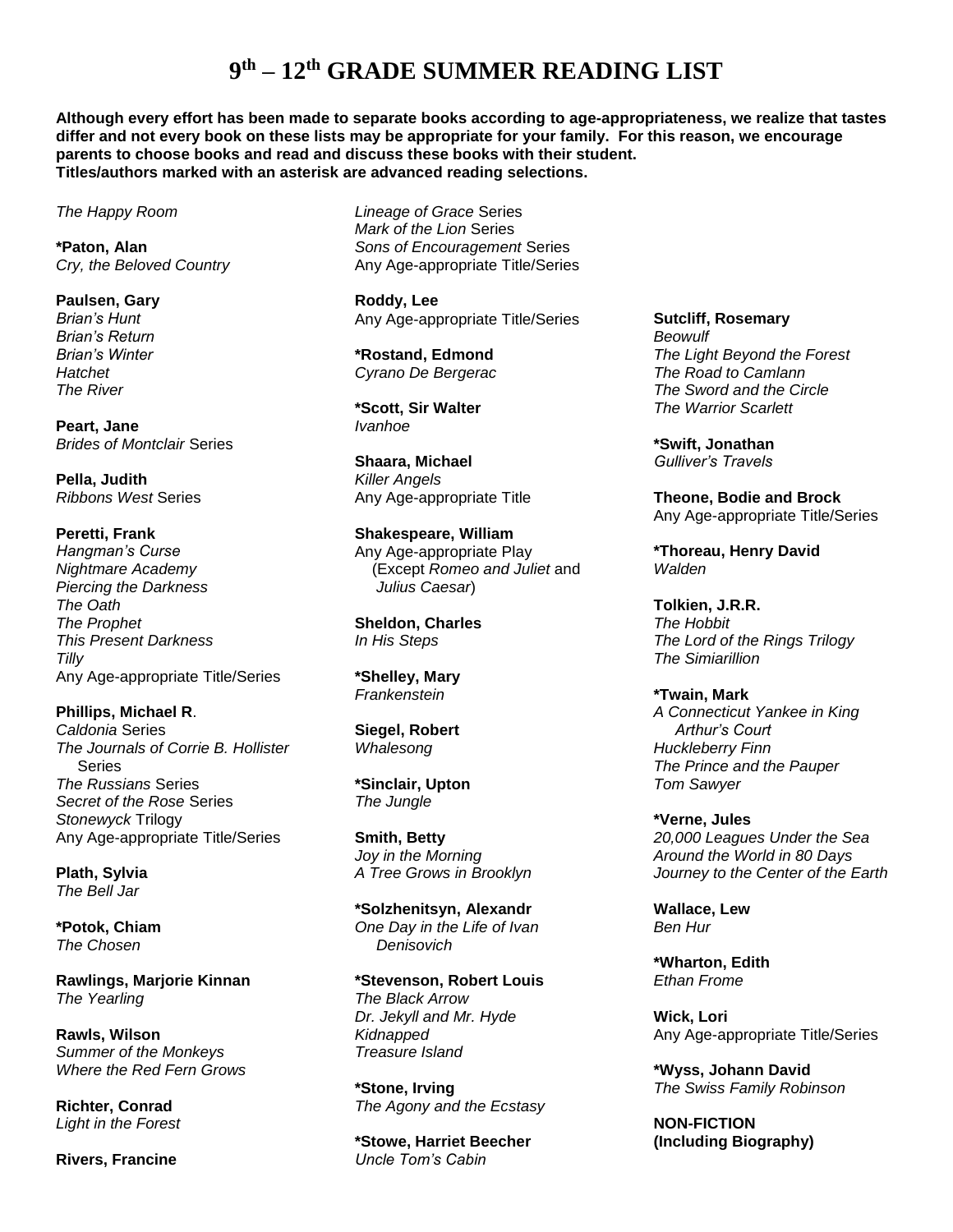**Although every effort has been made to separate books according to age-appropriateness, we realize that tastes differ and not every book on these lists may be appropriate for your family. For this reason, we encourage parents to choose books and read and discuss these books with their student. Titles/authors marked with an asterisk are advanced reading selections.** 

**Adamson, Joy** *Born Free*

**Adkins, Mike** *A Man Called Norman*

**Aitken, Jonathan** *Nixon: A Life*

**Akers, Michelle** *The Game and the Glory*

**Alexander, Shaun** *Touchdown Alexander*

**Baker, Rachel** *The First Woman Doctor*

**Barrett, Eric** *Scientists Who Believe*

**Bernall, Misty** *She Said Yes*

**Bishop, Jim** *The Day Lincoln was Shot*

**Boas, Jacob** *We Are Witnesses*

**Brother Andrew** *God's Smuggler*

**Byrd, Denis** *Rise and Walk*

**Carson, Ben** *Gifted Hands*

**Catton, Bruce** *Stillness at Appomattox*

**Collins, David R.** *Noah Webster: Master of Words*

**Colson, Chuck** Any Age-appropriate Title

**Daugherty, James** *Daniel Boone*

**DiMarco, Hayley** *Mean Girls Gone*

**Dobson, James** Any Age-appropriate Title

**Dravecky, Dave** *Comeback When You Can't Come Back*

**Elliott, Elizabeth** *A Chance to Die Passion and Purity The Savage My Kinsman Through Gates of Splendor*

**Estes, Steve** *Called to Die*

**Evans, Tony** *The Battle is the Lord's*

**Falwell, Jerry** *Building Dynamic Faith Falwell: An Autobiography Strength for the Journey*

**Foxe** *Foxe's Book of Martyrs*

**\*Frank, Anne** *The Diary of Anne Frank* (**not** the play)

**Frankl, Viktor** *Man's Search for Meaning*

**\*Franklin, Benjamin** *The Autobiography of Benjamin Franklin*

**Fritz, Jean** Any Age-appropriate Title/Series

**Gibbs, Joe** *Fourth and One*

**Gibson, William** *Miracle Worker*

**Gilbreth, Frank B**. *Cheaper by the Dozen*

**Gunther, John J.** *Death Be Not Proud* **Hall, Mark** *Lifestories*

**Hautzig, Esther** *The Endless Steppe*

**Hershiser, Oral** *Out of the Blue*

**Heyerdahl, Thor** *Kon-Tiki*

**Jennings, Peter** *Walk Across America The Walk West*

**Keller, Helen** *The Story of My Life*

**Kennedy, John F.** *Profiles in Courage*

**Lacy, Al** *Battles of Destiny Series*

**Landry, Tom** *Tom Landry: An Autobiography*

**Lauber, Patricia** *Volcano: The Eruption and Healing of Mt. Saint Helens*

**\*Lewis, C.S.** *The Abolition of Man Mere Christianity* Any Age-appropriate Title

**Lucado, Max** Any Age-appropriate Title

**Ludwig, Charles** Any Age-appropriate Title/Series

**Maynard, Kyle** *No Excuses*

**Mc Dowell, Josh** *New Evidence that Demands a Verdict Under Siege* Any Age-appropriate Title

**Morris, Harold**